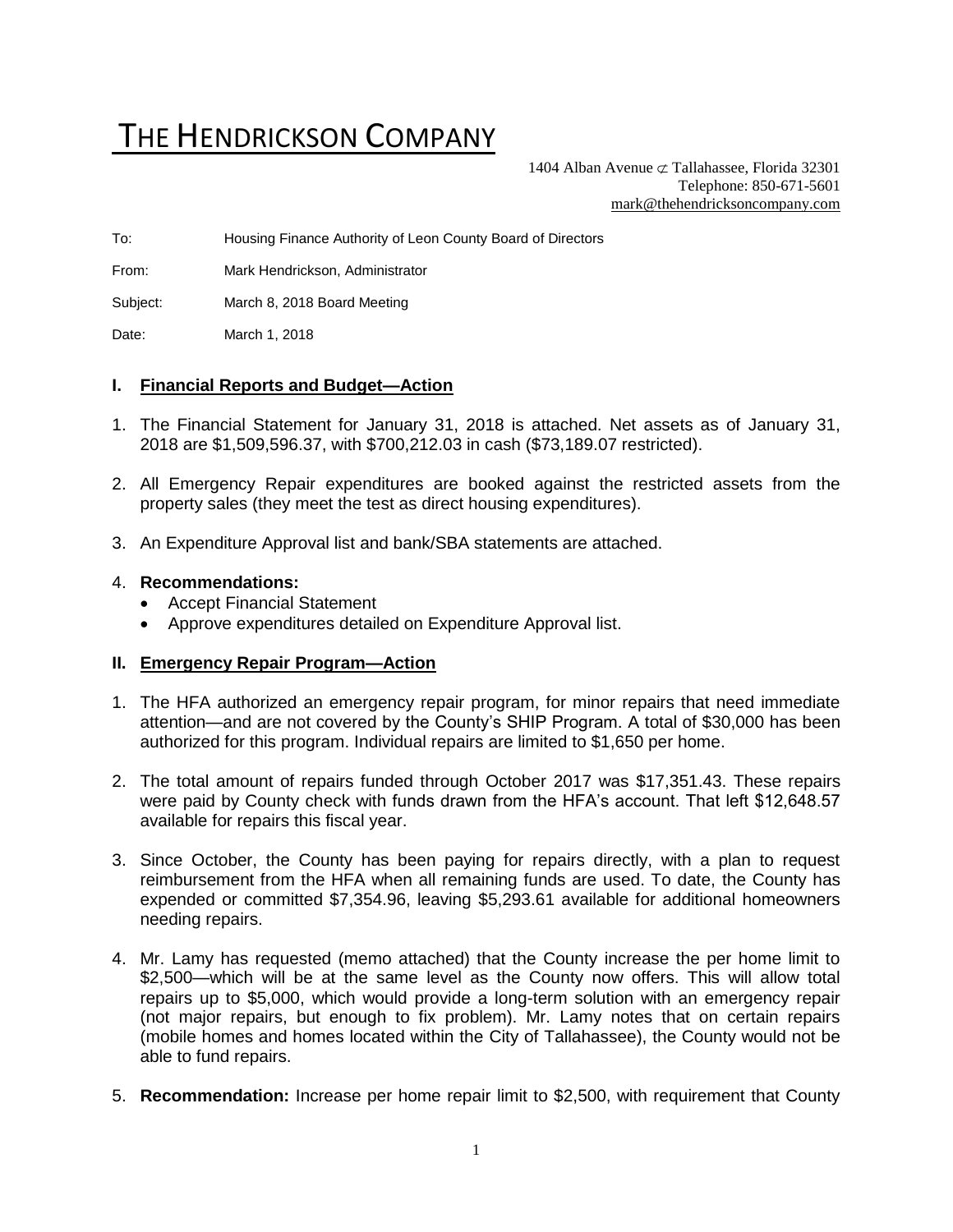fund 50% of the repairs on all non-mobile home repairs on houses located outside the City limits of Tallahassee.

# **III. Real Estate—Informational**

- 1. The Real Estate Division is responsible for selling surplus properties designated for affordable housing, with proceeds of the sale coming to the HFA.
- 2. Mr. Rogers volunteered to work with Ms. McGhin to develop an advertisement for the properties for publication in the Tallahassee Democrat, which was published in the Tallahassee Democrat January 31, and February 4, 7, 11 and 14. There were no meaningful responses to the advertisement.
- 3. Previous sales of five properties generated total revenues to the HFA of \$80,402.
- 4. At the February meeting, the Board directed the Administrator to request that County staff provide contact information of non-profits that might have an interest in purchasing the properties, and to explore the possibility of offering a discount to a purchaser who bought all of the properties on the list.
- 5. The work is in progress, and an update will be provided at the HFA meeting.
- 6. **Recommendation**: None.

#### **IV. Status of HFA of Leon County DPA Mortgages—Informational**

- 1. In late 2015, the Administrator began researching the public records to determine how many loans had been made where the HFA is the lender on the note and mortgage. This was prompted by the appearance of a loan repayment in an HFA financial report generated by the County.
- 2. County staff was asked for a list of loans and their status. The County staff indicated that there was no list and that they did not know the volume or status of the loans.
- 3. County staff indicated that all loan repayments were deposited in the HFA's account. Until recently, there were periodic deposits made.
- 4. An initial search of the public records discovered that 261 loans totaling \$1,306,266.28 had been made in the name of the HFA. However, significant research was required to determine the actual status of each loan.
- 5. The 261 loans have been grouped into three categories:
	- Loan still outstanding: no record of loan satisfaction recording, and original buyer generally still lives in home. However, it appears that eight of these homes are being rented, in direct violation of the mortgage terms
	- Loan Repaid: Satisfaction of mortgage recorded
	- Loan Loss: First mortgage foreclosed, no satisfaction of mortgage recorded, borrower generally no longer living in home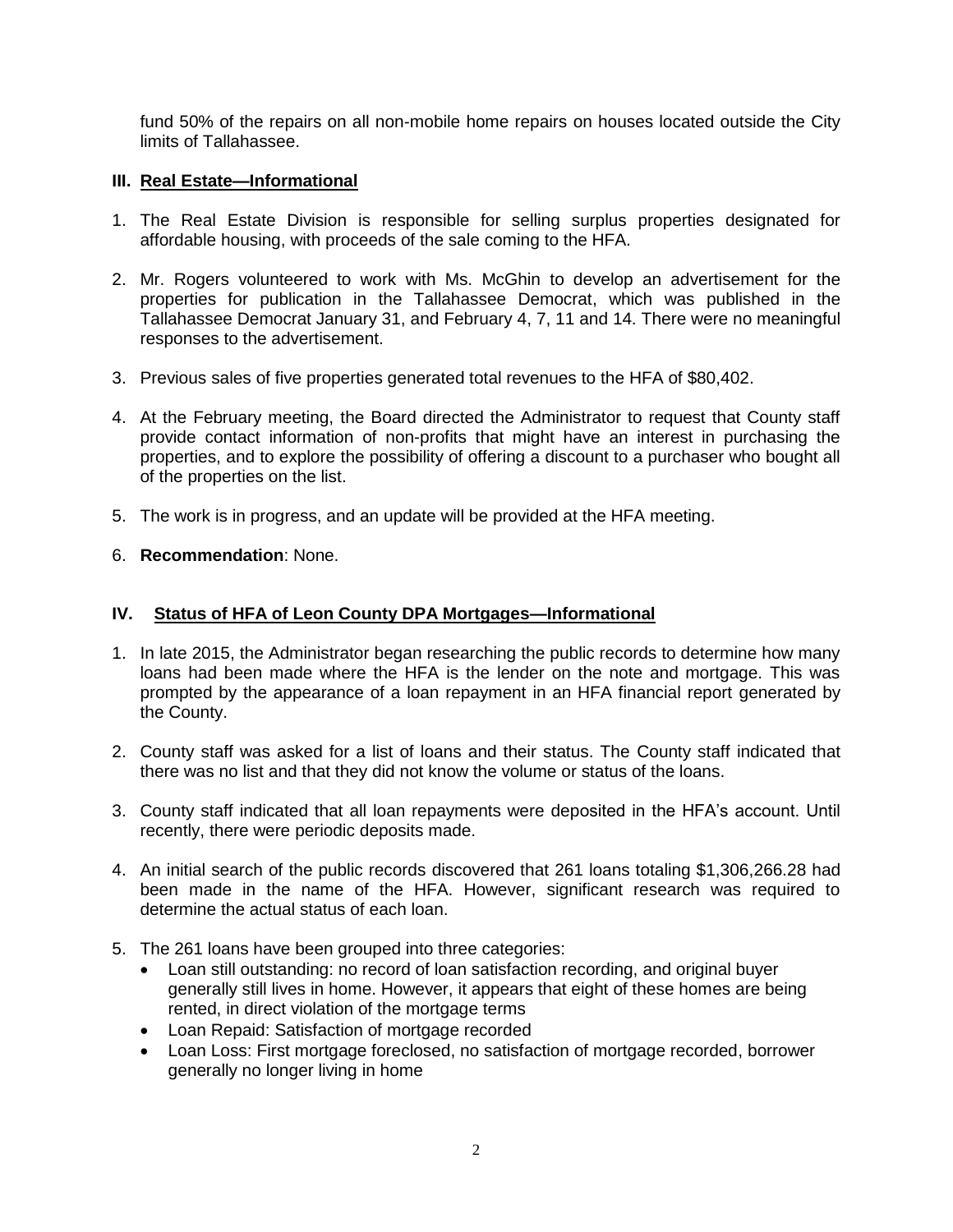|                        | # Loans | Mortgage Amount |
|------------------------|---------|-----------------|
| Loan Still Outstanding | 89      | 490,389.51      |
| Loan Repaid            | 137     | 599,208.98      |
| Loan Loss              | 35      | \$ 216,667.79   |
| ΓΟΤΑΙ                  | 261     | \$1,306,266.28  |

- 6. The loans with recent recorded satisfactions are being checked against payments to the HFA recorded by the County over the past few years. In December, a mortgage satisfaction was discovered for a loan where there was no record of a payment having been made and deposited into the HFA's account. Mr. Mustian discussed the overall matter with Mr. Rigo and discovered that Mr. Rigo/the County believed that the loans had "mistakenly" been closed in the name of the HFA, that the origin of the funds were SHIP funds, and that required the money to be repaid to the County.
- 7. Mr. Mustian replied that the loans are clearly in the name of the HFA, that there was no evidence that this was due to any error, and that SHIP did not require the funds to be repaid to the County (only that the money be used for SHIP eligible purposes).
- 8. The issue is not resolved. Mr. Mustian and I are meeting with County Staff/Attorney prior to the HFA meeting.

### 9. **Recommendation**: None.

# **V. Escambia HFA Marketing Report—Informational**

- 1. The agreement with the Escambia County HFA requires the HFA to file quarterly marketing reports. A copy of the 4<sup>th</sup> Quarter 2017 Report is attached.
- 2. Ms. Leigh will be working to implement a more aggressive marketing strategy this quarter. She and Randy Wilkerson of Escambia County HFA will be meeting with lenders this month.

# 3. **Recommendation**: None.

# **VI. Legal Update—Action**

- 1. The County distributed a revised MOU with the HFA, in the form of an interlocal agreement.
- 2. The proposed new document has substantive changes from the MOU approved by the HFA. A summary of those changes is attached. Mr. Mustian and the Administrator are reviewing the changes, and have a meeting with County Attorney/Staff prior to the HFA meeting.
- 3. Of concern are proposed changes wherein the HFA would have to determine by June 1 of each year which programs would be administered by the County, and also set the funding levels for the Emergency Repair Program, and partnership events (such as the Home Expo and 9/11 Day of Services). This would require HFA action in May, when only 7 months of financials would be available.
- 4. An update will be provided at the HFA meeting
- 5. **Recommendation**: None.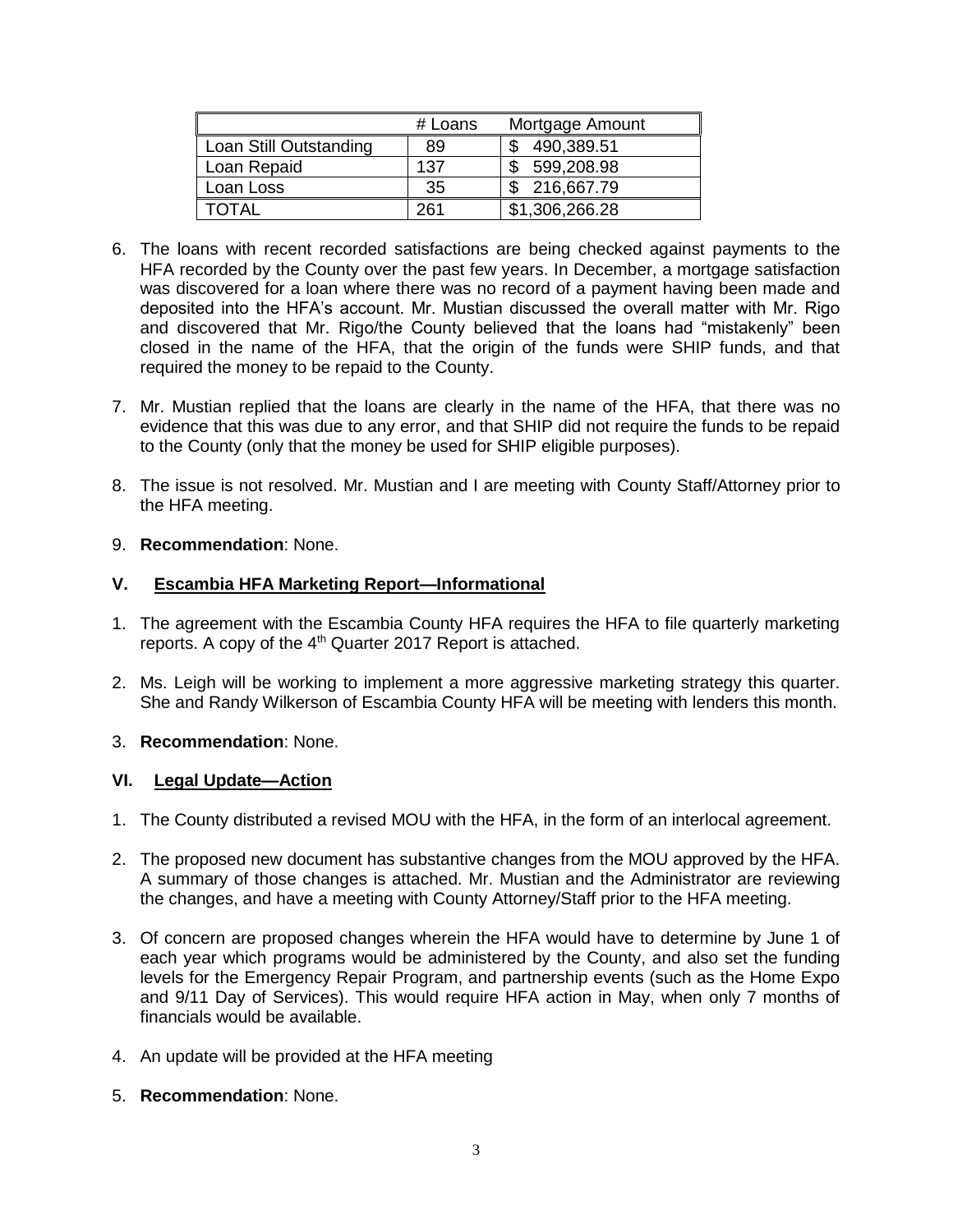# **VII. To-Do List—Informational**

| <b>To-Do Item</b>                                                                                                                                                                                                                                                                                                      | <b>HFA</b>   | <b>Admin</b> | CAO | <b>SL</b> | <b>NBN</b> | <b>Status</b>                       | <b>Completed</b> |
|------------------------------------------------------------------------------------------------------------------------------------------------------------------------------------------------------------------------------------------------------------------------------------------------------------------------|--------------|--------------|-----|-----------|------------|-------------------------------------|------------------|
| <b>Prior to October 2015 Meeting</b>                                                                                                                                                                                                                                                                                   |              |              |     |           |            |                                     |                  |
| Set date for Stakeholders Meeting                                                                                                                                                                                                                                                                                      | X            |              |     |           |            | On hold                             |                  |
| December 2016                                                                                                                                                                                                                                                                                                          |              |              |     |           |            |                                     |                  |
| HFA to seek additional donations of<br>property from lending institutions. Mr. Gay<br>volunteered to draft letter and provide<br>lender contacts.                                                                                                                                                                      | $\mathsf{X}$ |              |     |           |            | In progress                         |                  |
| February 2018                                                                                                                                                                                                                                                                                                          |              |              |     |           |            |                                     |                  |
| The Board requested Mr. Lamy to submit<br>his proposal on the emergency repair<br>program in writing, and for the<br>Administrator to analyze the proposal and<br>place on March agenda                                                                                                                                |              | X            |     | X         |            | Proposal<br>received & on<br>agenda | Done             |
| The Board directed the Administrator to<br>work with County staff to obtain a list of<br>non-profit organizations that might have an<br>interest in purchasing the properties, and<br>to analyze the potential for offering a<br>discounted sales price if an entity or<br>person would purchase the entire portfolio. |              | X            |     | X         |            |                                     |                  |
| HFA DPA Loans: The Board requested<br>that contact with borrowers that appeared<br>to be in violation of agreement be<br>contacted with report back to HFA Board in<br>June                                                                                                                                            |              | X            |     |           |            |                                     |                  |

# **VIII. State Legislative Update—Informational**

- 1. There is \$321.1 million available for appropriation from the Housing Trust Funds.
- 2. The House and Senate released their initial FY 18-19 budget proposals. The details of the proposed housing budgets are below: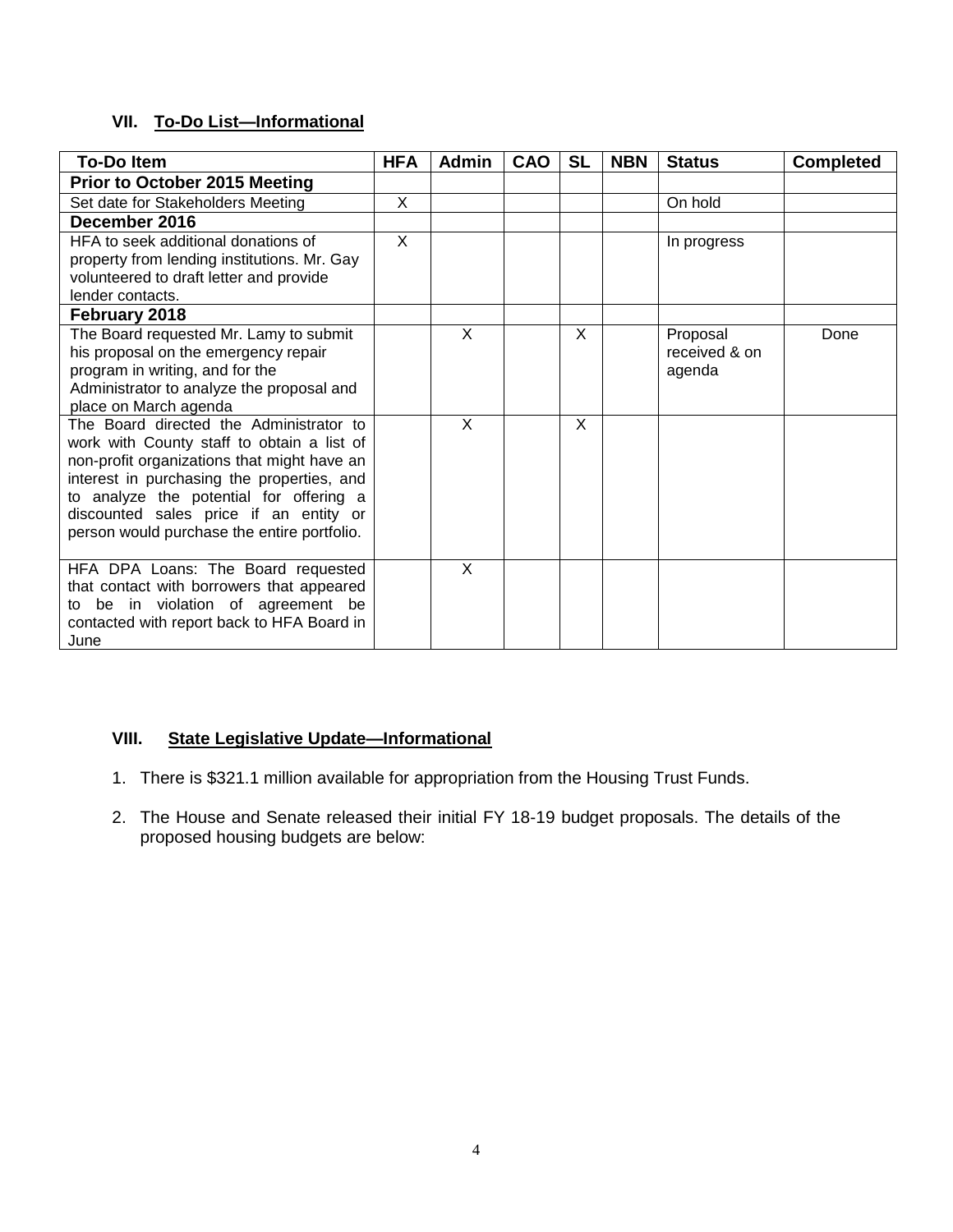|                                                                                                   | <b>GOVERNOR</b> | <b>SENATE</b>                                                                                                                                                   | <b>HOUSE</b>          | <b>FINAL BUDGET</b> |
|---------------------------------------------------------------------------------------------------|-----------------|-----------------------------------------------------------------------------------------------------------------------------------------------------------------|-----------------------|---------------------|
| <b>Hurricane Recovery:</b><br><b>SAIL</b><br><b>Line 2225</b>                                     | \$25,000,000    | \$60,000,000                                                                                                                                                    | \$74,180,000          |                     |
| <b>Hurricane Recovery:</b><br><b>SHIP targeted to</b><br>counties with damage<br><b>Line 2226</b> | \$65,000,000    | \$30,000,000                                                                                                                                                    | \$48,950,000          |                     |
| <b>Hurricane Recovery:</b><br><b>Farmworker Housing</b><br><b>Line 2224</b>                       | \$10,000,000    |                                                                                                                                                                 |                       |                     |
| <b>Monroe County Land</b><br><b>Authority Line 2224</b>                                           |                 | \$10,000,000                                                                                                                                                    |                       |                     |
| <b>FHFC:</b><br><b>General Use</b><br><b>Line 2225</b>                                            | \$76,300,000    | \$114,050,000<br>At least \$57.025 million<br><b>SAIL</b><br>\$10,000,000 grant for<br>housing for persons with<br><b>DD</b><br>\$7.025 million<br>undesignated |                       |                     |
| <b>FHFC:</b><br><b>SAIL Workforce</b><br><b>Line 2225</b>                                         | \$20,000,000    | \$40,000,000<br>(part<br>of<br>\$104.05 million above)                                                                                                          |                       |                     |
| <b>SHIP</b><br><b>Line 2226</b>                                                                   | \$34,000,000    | \$103,800,000                                                                                                                                                   |                       |                     |
| <b>Homeless Line 2226</b>                                                                         | \$0             | \$3.800,000                                                                                                                                                     | \$0                   |                     |
| <b>Catalyst and</b><br><b>Homeless Training</b><br><b>Line 2226</b>                               | \$0             | \$250,000 Catalyst<br>\$200,000 Homeless                                                                                                                        | \$500,000<br>Catalyst |                     |
| <b>TOTAL HOUSING</b>                                                                              | \$230,300,000   | \$322,100,000                                                                                                                                                   | \$123,630,000         |                     |
| <b>SHTF SWEEP</b>                                                                                 | \$0             | \$0                                                                                                                                                             | \$54,600,000          |                     |
| <b>LGHTF SWEEP</b>                                                                                | \$91,800,000    | \$0                                                                                                                                                             | \$127,400,000         |                     |
| <b>TOTAL SWEEP</b>                                                                                | \$91,800,000    | \$0                                                                                                                                                             | \$182,000,000         |                     |
| <b>Unallocated</b>                                                                                | \$0             | \$0                                                                                                                                                             | \$16,470,000          |                     |

#### **Proviso/Back of the Bill for FHFC**

Hurricane Housing Recovery Program (SHIP) and Rental Recovery Loan Programs (SAIL) created in House Implementing Bill.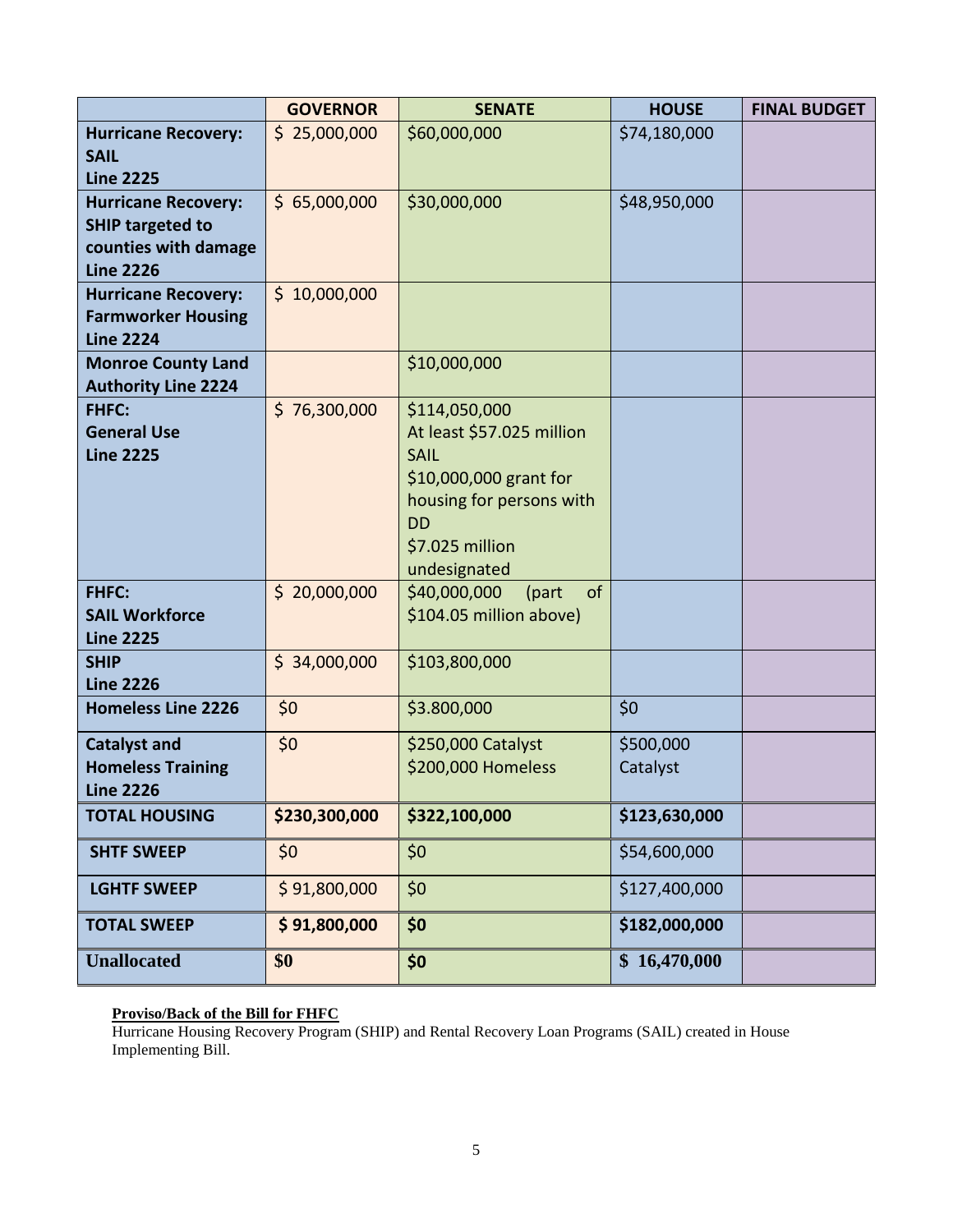| <b>Additional Homeless Funding</b>        |                    |           |                              |            |  |  |
|-------------------------------------------|--------------------|-----------|------------------------------|------------|--|--|
| Item                                      | Amount             | Line Item | Source                       | Agency     |  |  |
| <b>Challenge Grants</b>                   | \$4,107,206        | 345       | Grants & Donations TF        | <b>DCF</b> |  |  |
| Federal Emergency Shelter Grant           | \$6,966,640        | 346       | Federal Grants TF &          | <b>DCF</b> |  |  |
| Program                                   |                    |           | <b>Welfare Transition TF</b> |            |  |  |
| Homeless Housing Assistance               | \$4,181,800 House  | 347       | <b>GR</b>                    | <b>DCF</b> |  |  |
| Grants                                    | \$3,350,000 Senate |           |                              |            |  |  |
| <b>Homeless Housing Assistance</b>        | \$150,000 Senate   | 347       | Senate Form 2193             |            |  |  |
| <b>Grants Proviso: National Veterans</b>  |                    |           |                              |            |  |  |
| <b>Homeless Support Housing</b>           |                    |           |                              |            |  |  |
| Assistance                                |                    |           |                              |            |  |  |
| <b>Homeless Housing Assistance</b>        | \$441,000 House    | 347       | HB 3251                      | <b>DCF</b> |  |  |
| Grants Proviso: Camillus House            |                    |           |                              |            |  |  |
| Veteran's Treatment Program               |                    |           |                              |            |  |  |
| Homeless Housing Assistance               | \$300,000 House    | 347       | HB 2435                      | <b>DCF</b> |  |  |
| <b>Grants Proviso: Transition House-</b>  | \$200,000 Senate   |           | Senate Form 1249             |            |  |  |
| Osceola County                            |                    |           |                              |            |  |  |
| <b>Homeless Housing Assistance</b>        | \$300,000 House    | 347       | HB 3283                      | <b>DCF</b> |  |  |
| <b>Grants Proviso: Transition House-</b>  |                    |           |                              |            |  |  |
| <b>Bradford County</b>                    |                    |           |                              |            |  |  |
| <b>Homeless Housing Assistance</b>        | \$140,800 House    | 347       | HB 3343                      | <b>DCF</b> |  |  |
| Grants Proviso: Citrus Health             |                    |           |                              |            |  |  |
| <b>Network</b>                            |                    |           |                              |            |  |  |
| <b>Five Star Veterans Center Homeless</b> | \$150,000 Senate   | 577A      |                              |            |  |  |
| Housing & Reintegration Projects          |                    |           |                              |            |  |  |

| <b>Other Projects</b>       |                   |              |                  |            |  |  |
|-----------------------------|-------------------|--------------|------------------|------------|--|--|
| Item                        | Amount            | Line Item    | Source           | Agency     |  |  |
| <b>Habitat for Humanity</b> | \$276,783         | Senate 2233A | <b>GR</b>        | <b>DEO</b> |  |  |
| Neighborhood                |                   |              |                  |            |  |  |
| Infrastructure Senate line  |                   |              |                  |            |  |  |
| 2233A                       |                   |              |                  |            |  |  |
| <b>Building Homes for</b>   | \$2,000,000       | Senate 2216  | <b>GR</b>        | <b>DEO</b> |  |  |
| <b>Heroes</b>               |                   |              | Senate Form 2100 |            |  |  |
| Casa Familia Housing        | \$250,000 Senate  | 2216         | <b>GR</b>        | <b>DEO</b> |  |  |
| for Adults with             | \$350,000 House   |              | Senate Form 1421 |            |  |  |
| Intellectual and DD         |                   |              |                  |            |  |  |
| City of Hialeah Elderly     | \$1,000,000 House | 2216         | <b>GR</b>        | <b>DEO</b> |  |  |
| <b>Housing Building</b>     |                   |              |                  |            |  |  |
| Improvements                |                   |              |                  |            |  |  |

- 3. Our team is working to encourage the Senate to hold to their full-funding position.
- 4. Senator Passidomo (R-Naples) and Representative Shaw (D-Tampa) filed bills (SB 874 and HB 191) which would prohibit use of monies in the Housing Trust Funds for non-housing activities. The legislation has had its intended effect of pushing for higher appropriation levels.
- 5. Legislation has also been filed which would grant tax exemption to all local HFA notes and mortgages, not just those associated with bond issues. The legislation is sponsored by Senator Perry (R-Gainesville)—SB 730, and by Representative Santiago (R-Deltona)—HB 607. Both bills have been reported favorably by their first committee, and the House bill has been amended onto the House tax package (HB 7087). The Senate has not decided on the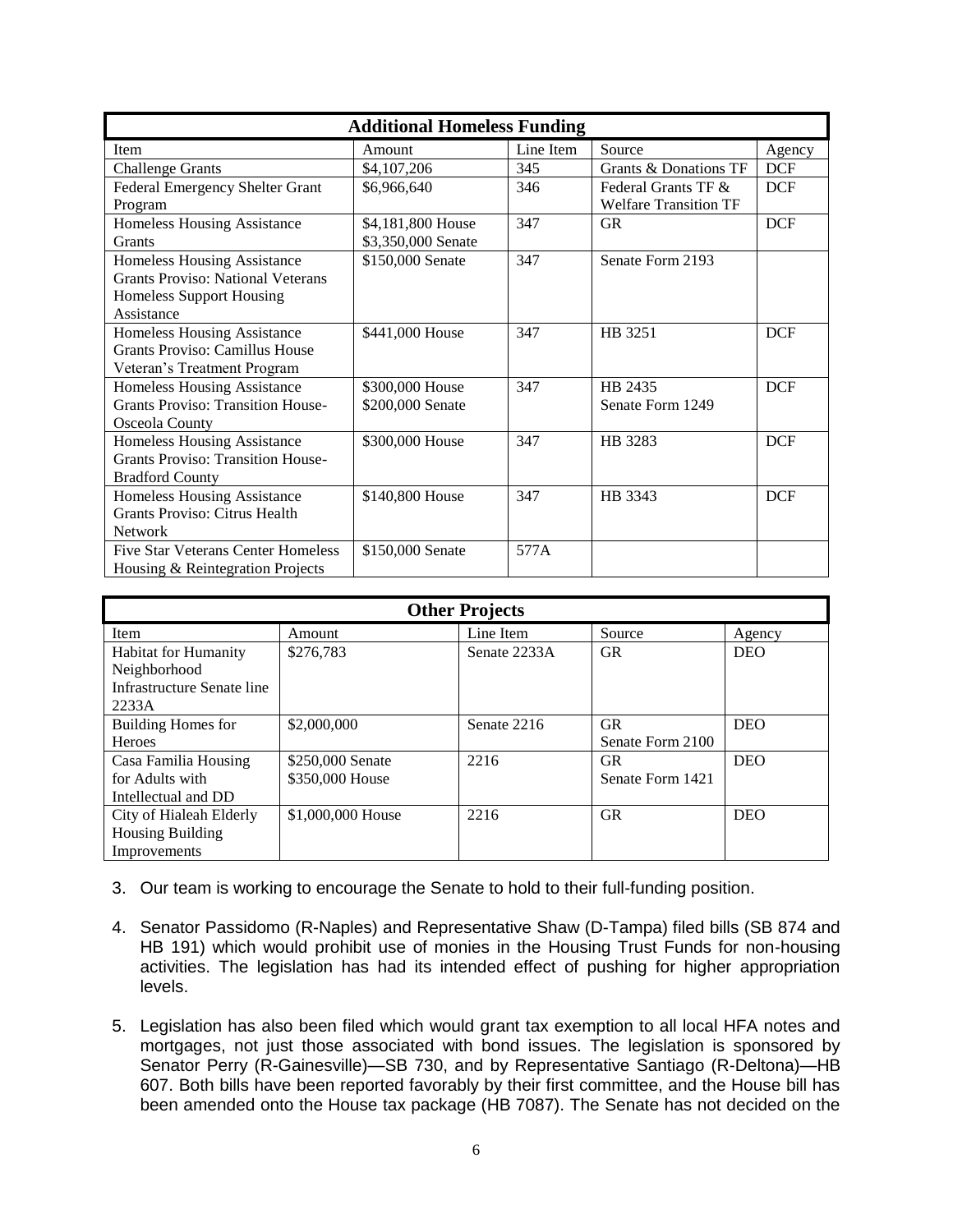size of their tax package, and therefore there is no information on whether our bill will be included or not.

- 6. There are also additional housing bills related to hurricane funding and other housing issues, including HB 987/SB1328 (Rep. Cortes and Sen. Perry), and HB 4361 (housing funding for the Keys from General Revenue by Rep. Raschein). A developer has tried an end-run around FHFC and amended language on the Cortes and Perry bills which would reduce the affordability period for 9% HC deals to only 30 years. This almost certainly violates s. 42 of the Code, and is extremely bad policy and procedure. We are monitoring all bills.
- 7. **Recommendation**: None.

### **IX. Coordination with County—Informational**

- 1. Lutheran Social Services of North Florida is rehabilitating a 10-unit apartment complex at 606 W.  $4<sup>th</sup>$  Street in Frenchtown. Due to a funding source pulling out, they were able to complete the rehabilitation of only 8 of the units, and contacted Shington Lamy about potential funding sources.
- 2. Mr. Lamy contacted the Administrator on January 30, copying his email to Lutheran Social Services stating that the county did not have the funds to assist the project, suggesting that the Administrator may be able to provide guidance for other funding sources.
- 3. Ms. Leigh visited the property on February 12 and met with the non-profit's director. He stated that his organization needs \$55,000 to complete the rehabilitation (\$350,000 already spent).
- 4. Ms. Leigh observed the quality of the work done to date, and concluded that based on the organization's history and the overall value of the existing property, that they were a good candidate for the Florida Community Loan Fund. FCLF works with small non-profits that need this type of assistance.
- 5. Ms. Leigh contacted the Florida Community Loan Fund to verify that this was a project that would be eligible for their program and to make sure there were available funds. On February 14, the loan fund contacted Lutheran Social Services to express their willingness to work with him on this issue (providing them with a loan application).
- 6. Ms. Leigh followed up with Lutheran Social Services to inquire if he had any questions or need any further help at this time. They indicated that they would work through the application in the next few weeks. They said they wished they had known about FCLF before rehabilitation of the property had commenced, and added that the introduction, regardless of the funds needed for this property, would help them in these future plans.
- 7. Lutheran Social Services also expressed interested in obtaining another property to repeat what they have been able to do on 6<sup>th</sup> street. They said they wished he had known about FCLF before he had begun the property he is now finishing. He added that he felt the introduction, regardless of the funds needed for this property, would help them in the future.

#### 8. **Recommendation**: None